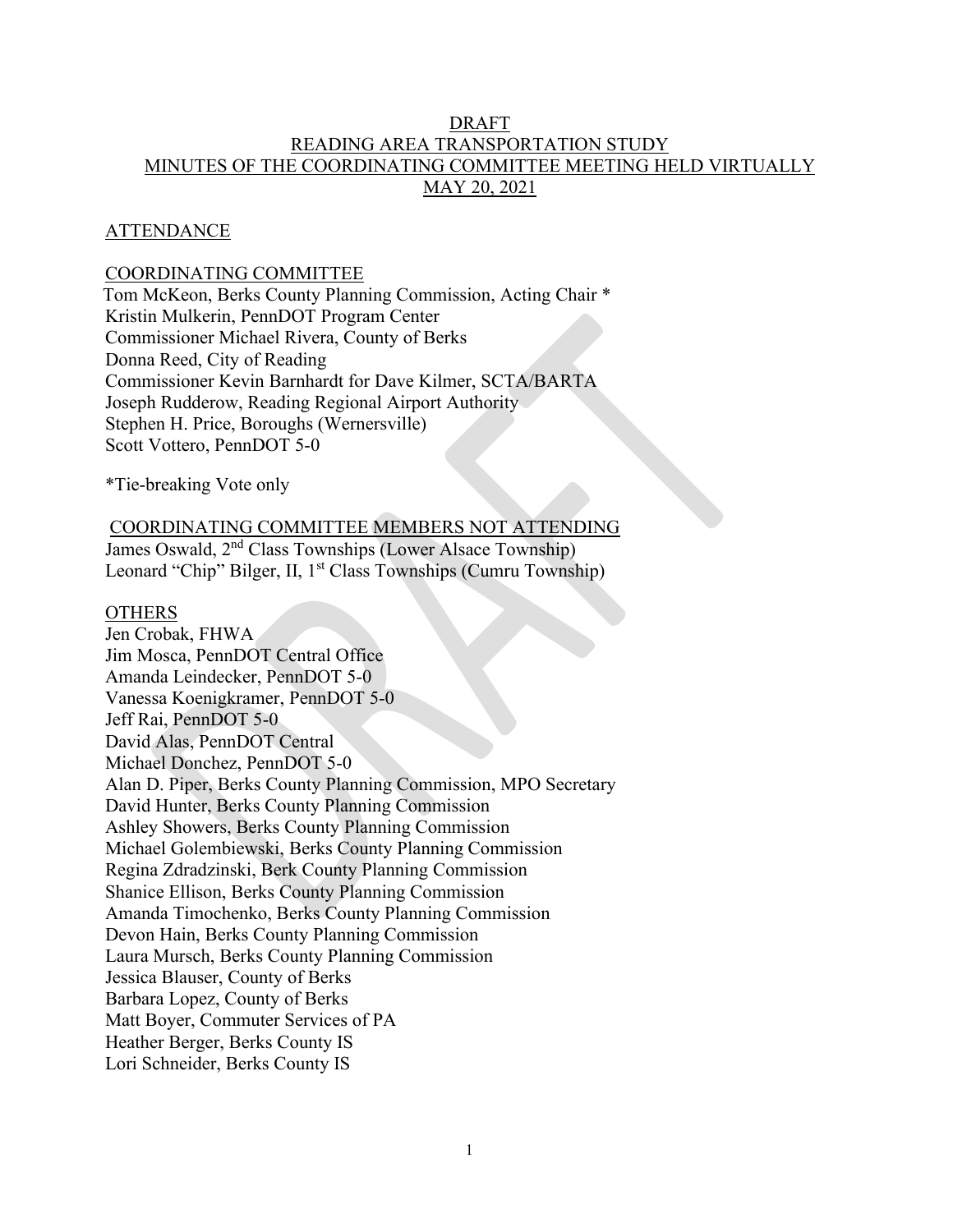## 1. CALL TO ORDER

Mr. Piper took a verbal roll call of the Committee members. Acting Chairman McKeon then called the meeting to order at 1:03 p.m.

## 2. INTRODUCTION OF NEW MEMBER- Commissioner Kevin Barnhardt

Acting Chairman McKeon introduced Commissioner Kevin Barnhardt as the new member of the committee. Commissioner Barnhardt stated that Mr. Kilmer and the SCTA/BARTA Board asked him to represent BARTA. The committee welcomed him back following his two-month hiatus.

## 3. BUSINESS FROM THE FLOOR

Ms. Crobak, from FHWA, gave an update on federal funding. Currently, there is limited information available on funding proposals that are under consideration.

There are several federal funding initiatives that are under consideration by Congress. The American Jobs Plan was proposed by President Biden. This proposes a significant investment in infrastructure of all types including transit, highway, and bridges. More information on this can be found on the White House website.

In addition, there are several proposals by Congress and the Administration to discuss reauthorization of the current federal funding transportation law (FAST Act), which is set to expire in September 2021. At that point, Congress will either reauthorize that legislation or issue another continuing resolution.

Ms. Crobak said that there are currently some funding opportunities that are available regarding the COVID Relief Bills. They are:

• The COVID Response Relief Supplemental Appropriations Act was passed by Congress in December 2020, which appropriated an additional \$10 billion for highway infrastructure programs. Within this funding source, Pennsylvania received \$407 million in COVID relief funding for highway infrastructure programs. FHWA is working closely with PennDOT to coordinate these relief funds, which will help address some of the lost revenues during COVID and those short-term cash flow challenges.

There are several discretionary grant fund programs that are available. They are:

• USDOT Grant Program – the Rebuilding American Infrastructure and Sustainability Equity Grant Program or RAISE Program; formally known as BUILD or TIGER. Projects are evaluated for RAISE funding based on criteria that includes safety, environmental sustainability, quality of life, economic competitiveness, state of good repair, innovation and partnership. There will be additional prioritization to projects that reduce climate change, create good paying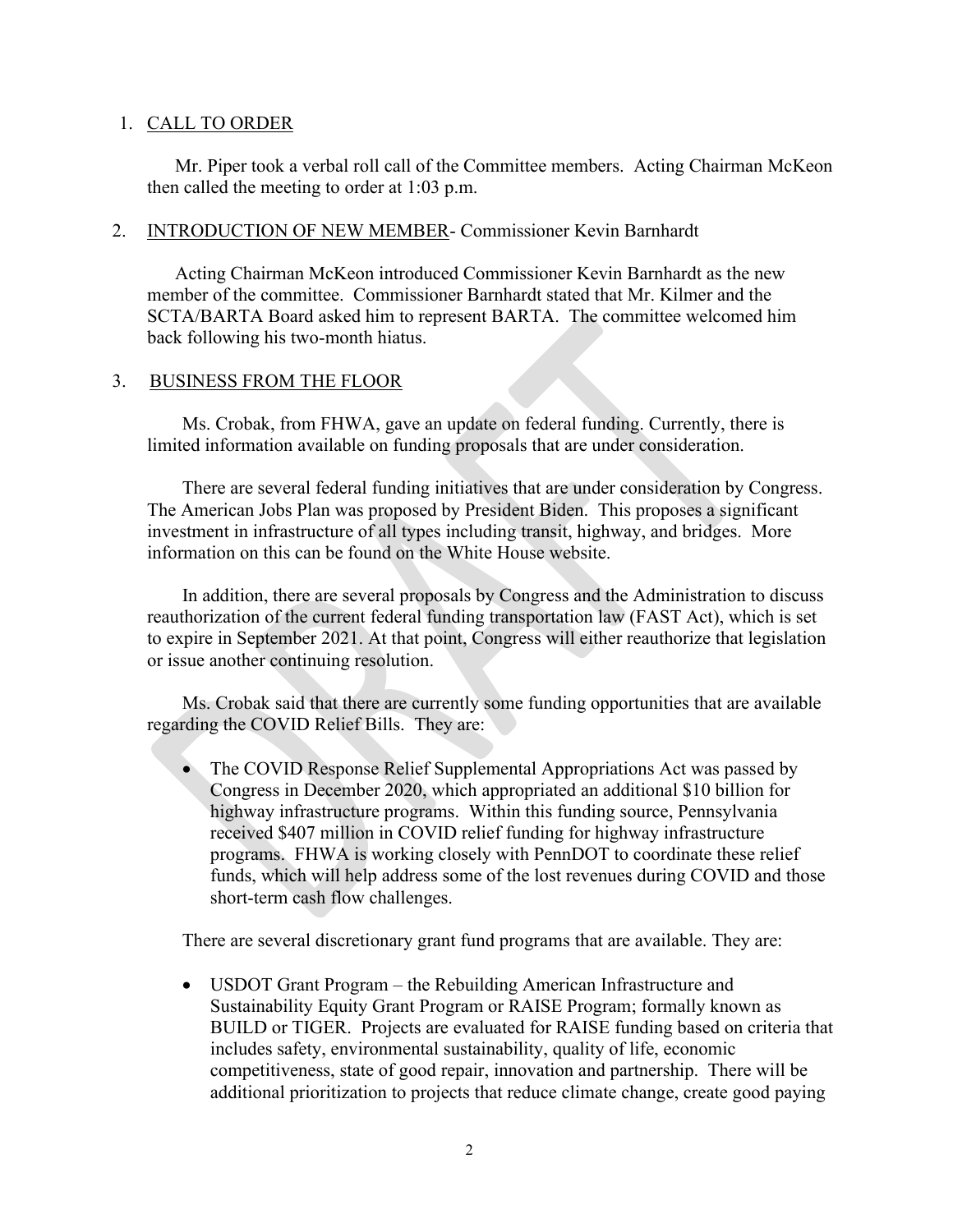jobs and improve racial equity. These are priorities of the Biden Administration. There is \$1 billion available through this program and up to \$25 million per grant can be issued. Applications are currently open and will be accepted through July 2021. It is a highly competitive program and the grant process takes a long time.

- Transit Oriented Development Planning through FTA This grant is for projects that address climate change and equity. \$10 million in grant money is available. Applications will be available through June 21, 2021.
- From EPA Environmental Justice grants are available for projects that focus on improving air quality and drinking water quality. The deadline for applications is June 1, 2021.

Mr. Piper stated that, under some of the pending federal legislation, Congress had elected to bring back consideration of earmarked projects. We have been working with federal legislators to make recommendations for projects to be considered for earmarks. We were allowed to submit up to five recommendations for consideration within the County to each of our representatives under guidance issued by both PennDOT and our representatives. For projects to be considered, a project had to already be identified on our Transportation Improvement Program (TIP) and it had to be far enough along in the process that it could be implemented within the next two years.

Ten projects located within the County were submitted for consideration. Five projects were submitted within Congressman Meuser's District and five projects were submitted within Congresswoman Houlahan's District. Congresswoman Madeline Dean's District, which includes only a small portion of eastern Berks County, did not have any projects that met the criteria.

In Congressman Meuser's District, the five projects submitted were: restoration of I-78; a repaving project on Old Rt. 22; a section of Rt. 61 improvements outside of Hamburg; the intersection of Rts. 12 & 73; and the piece of US 222 that extends north from Rt. 6l up to the Maidencreek Township/Ontelaunee Township line. Out of the five projects submitted, Congressman Meuser's office has agreed to advance the US 222 project.

In Congresswoman Houlahan's District the projects submitted were: Rt. 183/Schuylkill Avenue Bridge; a bridge on Carsonia Avenue in Lower Alsace Township; and the western portion of Rt. 12 Repaving project in the Glenside section of Reading. Together with PennDOT, we submitted both the US 222 Hard Shoulder project which is trying to correct the issue of the southbound traffic on US 222 merging onto Warren Street and a rehabilitation project on Warren Street that extends from that merge point south to the split between US 222 and Penn Avenue. Her office has chosen to advance three of those projects for further consideration which are the Schuylkill Avenue bridge project, the Route 12 project, and the US 222 Hard Shoulder project.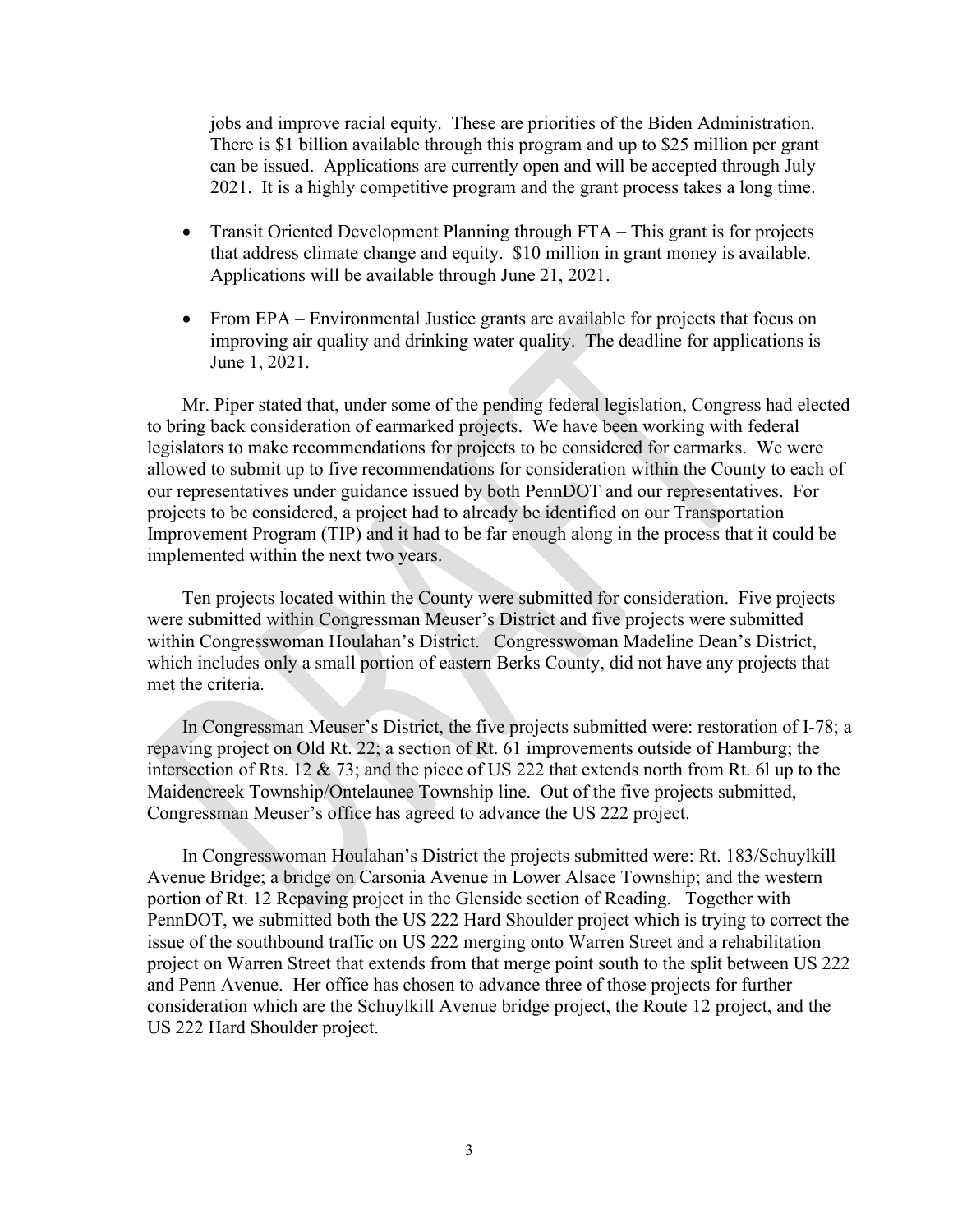In addition to these highway and bridge projects, both Congressman Meuser's office and Congresswoman Houlahan's office have agreed to support funding for a rail study to evaluate if the Norfolk Southern line, between Reading and Norristown, has capacity to accept passenger rail service. It is included as a recommendation right now.

There is no guarantee that any of these projects will receive any additional funding until it is completely vetted by the House Transportation & Infrastructure Committee and their staff, and ultimately included in any adopted legislation.

Acting Chairman McKeon asked if these projects are being considered for funding as part of the American Jobs Plan? Mr. Piper thinks so but is not 100% sure. Ms. Crobak said that the earmark funding falls under Congressional discussions and decisions. FHWA has not been involved in any of the discussions regarding earmarks. Ms. Mulkerin said that it might fall under the reauthorization bill.

# 4. REVIEW AND APPROVAL OF THE MINUTES OF COORDINATING COMMITTEE MEETING OF MARCH 18, 2021

Acting Chairman McKeon asked if there were any questions or comments on the March 18, 2021 Coordinating Committee meeting minutes.

MOTION: Mr. Rudderow made a motion to approve the March 18, 2021 Coordinating Committee meeting minutes. Ms. Reed seconded the motion and it passed unanimously.

## 5. PENNDOT REQUESTED AMENDMENTS/MODIFICATIONS TO FFY 2021-2024 TIP

Mr. Donchez gave an update on PennDOT's requested Amendments/Modifications to FFY 2021-2024 TIP from February 26, 202l to April 23, 2021.

- There were no Amendments.
- There were eleven (11) Administrative Actions and one (1) Statewide Action– each of these involve shifting funding among existing projects to reflect current needs.

#### 6. REVIEW/APPROVAL OF CMAQ FUNDED PROJECT SELECTION PROCESS

Mr. Golembiewski stated that FHWA requires us to have a formal Congestion Mitigation and Air Quality (CMAQ) project selection process. This process identifies what projects will be implemented using CMAQ funding. Mr. Golembiewski explained that CMAQ funds are used for projects that reduce congestion and help improve air quality. FHWA requires that this process be transparent, in writing and publicly available.

There was concern noted at the March 4<sup>th</sup> Technical Committee meeting that this selection process had not been formally discussed with officials from PennDOT District Office. Staff met with District officials on April 8, 2021. There were three major questions that they requested to be addressed. They were: 1) When would this process take effect? This will take effect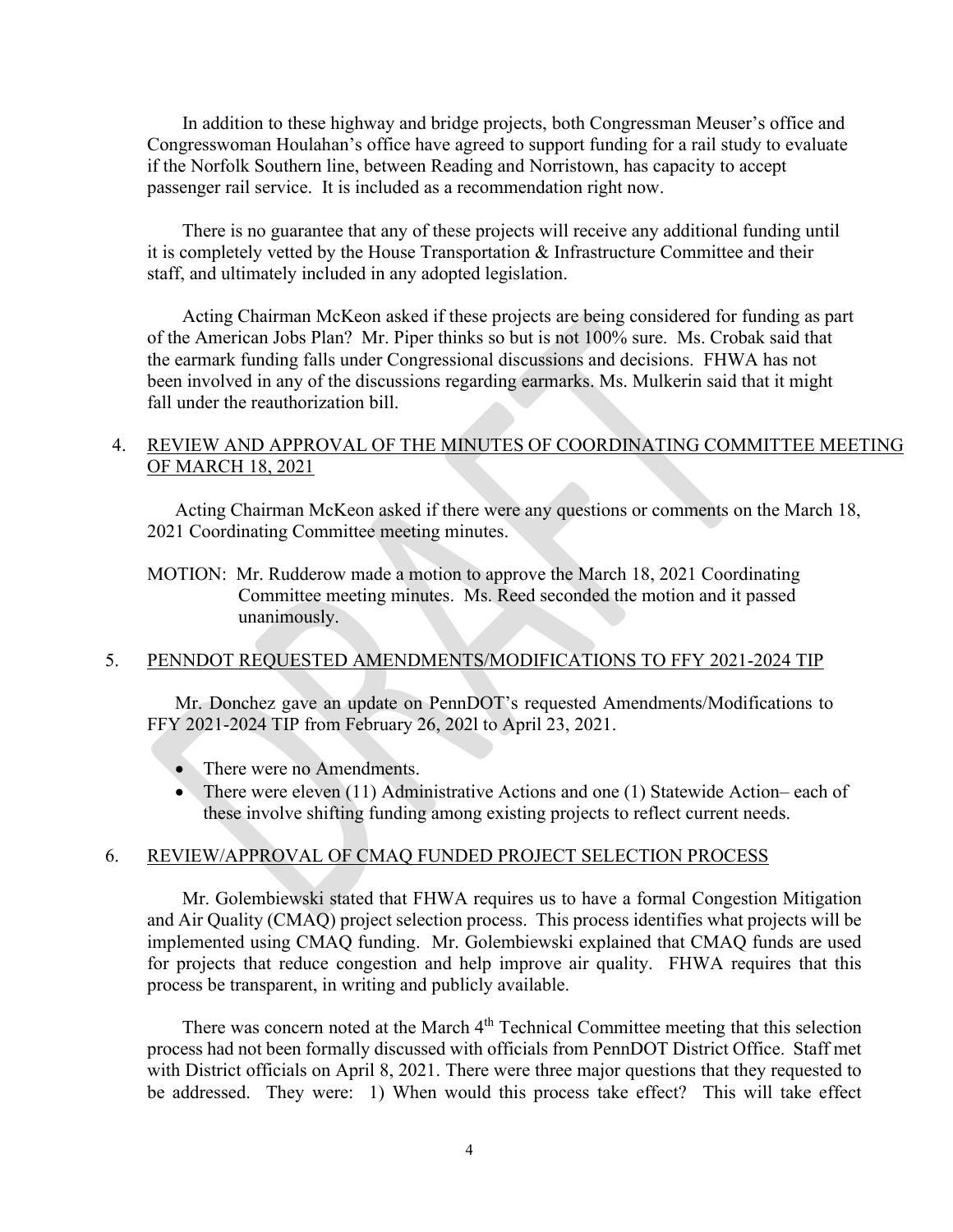beginning with the development of the 2023 TIP and update of the Long-Range Transportation Plan (LRTP); 2) Will it be required to use this process for local input into the 12-Year Statewide Program or LRTP? No. It is not needed for the statewide plan; 3) At what point in the project development process do we need to incorporate this process? As part of this process, we need to be able to determine emissions impacts. Each project must be analyzed to determine their emissions benefits or non-benefits. A project needs to be far enough along that we can put enough information into the models to determine those benefits.

There are three major areas where we currently direct CMAQ funding. They are: 1) Funding for the Susquehanna Regional Transportation Partnership (SRTP) to continue their Commuter Services Program; 2) We give \$900,000 a year to South Central Transit Authority (SCTA) to continue replacing buses in the BARTA fleet with newer, cleaner technology; and 3) Examining off-road, non-construction improvements to help address congestion or air quality which can include message boards on highways, Freeway Service Patrol expansion, Operators in the PennDOT District 5-0 Traffic Management Center, etc.

The project selection begins with a meeting between MPO staff and officials from PennDOT District Office to identify and share potential projects they would like to see implemented and evaluate their eligibility for CMAQ funds.

The eligibility requirements for CMAQ funding according to Federal regulations are: 1) Does it generate an emissions reduction? In Berks County's case, as an area with ground level ozone, it must reduce NOx and/or VOC emissions; 2) Does it reduce congestion, or will it increase traffic? 3) Does it increase capacity? If lanes are added, CMAQ funds cannot be used.

Mr. Golembiewski stated that a table was developed by FHWA and PennDOT for MPOs to use to screen candidate projects and document their emission reduction benefits. The spreadsheet documents such things as:

- Is the project consistent with the Long-Range Plan?
- Is it consistent with our Congestion Management Process (CMP)?
- Is it listed in the Bicycle-Pedestrian Plan?
- Are their benefits to Environmental Justice Populations?
- Is the project ready to go or will it soon be ready to go once funding is approved and it is put on the TIP?

Once the spreadsheet is completed for all the proposed projects, another meeting with District staff will take place where projects will be reviewed and recommended for CMAQ funding. Most of the projects proposed are funded. If there are more projects than available funding, this process would be used to select the projects that identify the most benefit versus cost. Once concurrence is received from District staff and MPO staff, the spreadsheet will be sent to PennDOT Central Office for review and to the projects will be incorporated into the draft TIP. Since there is no active project solicitation process for those outside of the MPO, this selection process is used as a documentation feature to show that an evaluation of proposed projects was performed.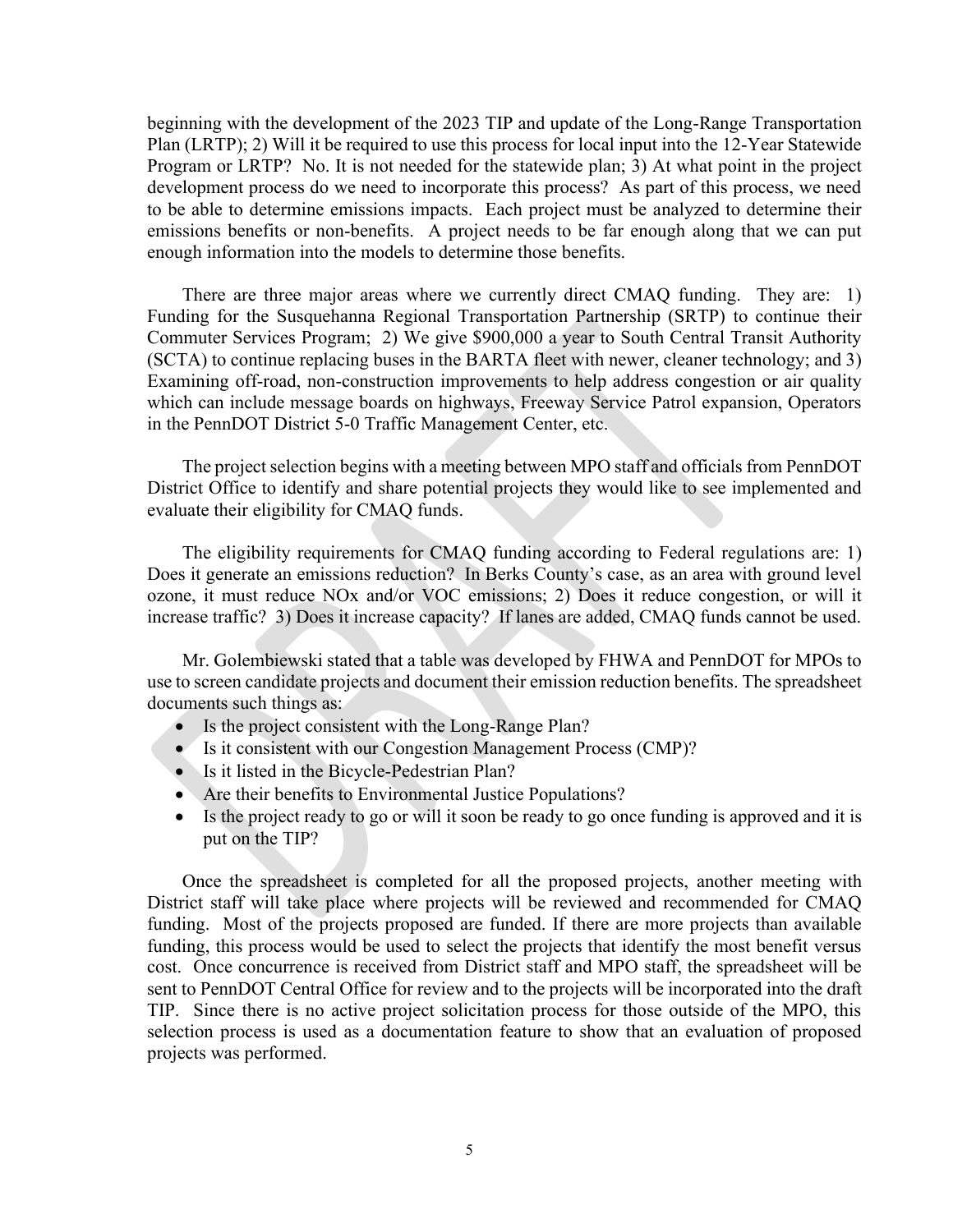Mr. Golembiewski said that, if we would get a request for additional projects, and if funding is available, those candidate projects would have to go through this selection process as well. The District and FHWA gave their concurrence with this selection process. The Technical Committee made a recommendation at their last meeting that the Coordinating Committee adopt this process.

Acting Chairman McKeon asked if CMAQ funding could be used for electric vehicle charging stations? Mr. Golembiewski said yes, they would be eligible for consideration. When projects are solicited for the TIP update cycle, requests from municipalities are made to the MPO and those requested projects would then go through this selection process.

MOTION: Ms. Reed made a motion for adoption of the CMAQ project selection process with implementation beginning with the generation of the upcoming TIP. Mr. Rudderow seconded the motion and it passed unanimously.

## 7. REVIEW/APPROVAL OF FTA COMPLIANT DRAFT TITLE VI PROGRAM

Mr. Golembiewski stated that formal notification was received in March 2021 regarding the results of our MPO Certification Review. FTA officials submitted one Corrective Action noting that we did not have an FTA compliant Title VI Program. It requires that any program using Federal funding does not discriminate based on race. The documents we produce met the policies, procedures and items that FHWA officials required. However, because we receive FTA funding through PennDOT, we are also subject to their (FTA) regulations which require that all of those items, which we already had, be combined into one, cohesive program and submitted to PennDOT.

Back in March 2021, this body approved our response to that Corrective Action which is the development of a Draft Title VI Program. This document, including appendices, is over 200 pages long with the meat of this program located in the first 12 pages. The program gives a brief introduction to RATS and the makeup of the committees. An overview of the Title VI requirements (Civil Rights Act of 1964) is included.

Mr. Golembiewski stated that Title VI and Environmental Justice are similar. However, under FTA regulations, they are strict in keeping Title VI separate from Environmental Justice. Environmental Justice incorporates all the other unique communities into nondiscrimination. There are a number of requirements needed in the Title VI Program. Some are general for anyone who receives funding whether it is the MPO, SCTA/BARTA, Reading Regional Airport, etc.

Some requirements are specific to MPOs. This Title VI Program document was generated to address the specific requirements that need to be fulfilled as part of the Title VI Program.

Program requirements are:

- Title VI Notice to the public
- Title VI Complaint Procedure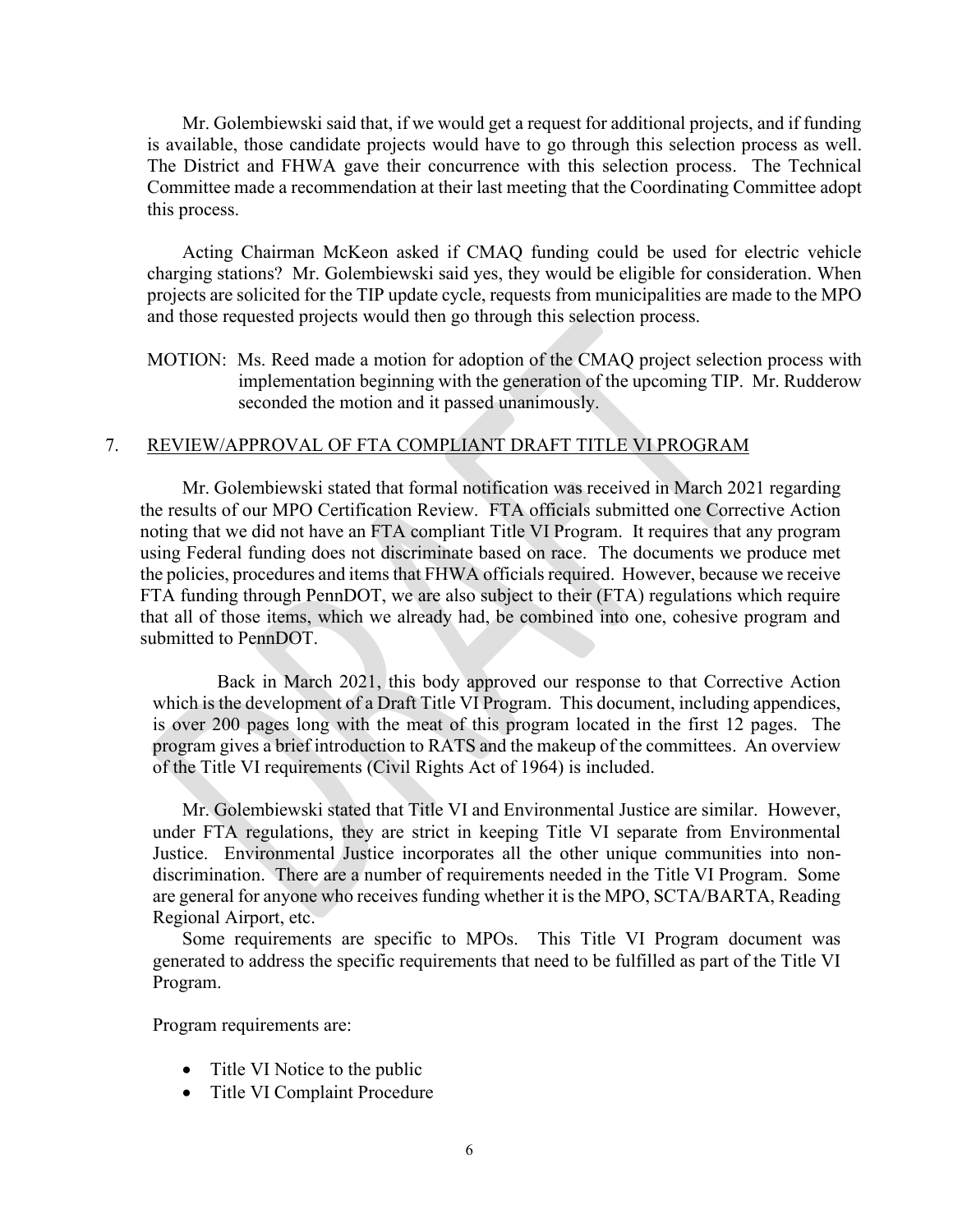- Title VI Complaint Form
- List of transit-related Title VI investigations, complaints, and lawsuits
- Public Participation Plan
- Language Assistance Plan for Limited English Proficiency (LEP)
- Memberships of non-elected committees and councils
- Primary recipients & how agency monitors subrecipients
- Copy of board meeting minutes or resolution adopting Title VI Program
- Demographic Profile of the metropolitan area
- Maps showing distribution of state and federal funding for public transportation projects
- Analysis of our system of investments that identifies and addresses disparate impacts

FTA requires us to have this program, but they do not provide concurrence as PennDOT's Bureau of Equal Opportunity (BEO) is responsible for approving this Title VI Program document. Their staff reached out to Mr. Golembiewski with a few minor concerns. One of the more noteworthy concerns addresses our Notice to the Public that was adopted in 2016. When it was adopted, the Notice to the Public met FHWA requirements that it be all inclusive. Currently, FHWA and FTA want two specific policies: one addressing Title VI and another one being a general non-discrimination policy addressing everyone. Staff intend to generate these two policies, get them in front of the Technical and Coordinating Committees for adoption, and then adopt an updated, inclusive, correct Title VI Program at the July 2021 Coordinating Committee meeting. Mr. Golembiewski requested that this action be tabled.

Acting Chairman said the action is suspended for now. No motion is needed.

# 8. UPDATE ON PENNDOT PATHWAYS: DRAFT PLANNING AND ENVIRONMENTAL LINKAGES (PEL) STUDY AND PUBLIC COMMENT PERIOD

Mr. Piper stated that the Planning & Environmental Linkages Study is something PennDOT is developing that identifies and evaluates various options for alternative funding. The links to the full study and the executive summary are on the Planning Commission's webpage.

The chapters contained in the study are:

- 1. Identifies the purpose, need and goals
- 2. Background information on the current sources of PennDOT funding and expenditure needs
- 3. Compares revenue vs. needs and identifies funding gaps
- 4. Reviews previous studies that looked at funding options & identifies recommendations for early actions
- 5. Details other specific funding options
- 6. Identifies near, medium and long-term action plans for addressing funding gaps
- 7. Discusses the proposed methods to review & analyze impacts on low income & minority populations for many potential funding solutions
- 8. Presents the framework for considering potential mitigation strategies should a project proposed under the program be found to have impacts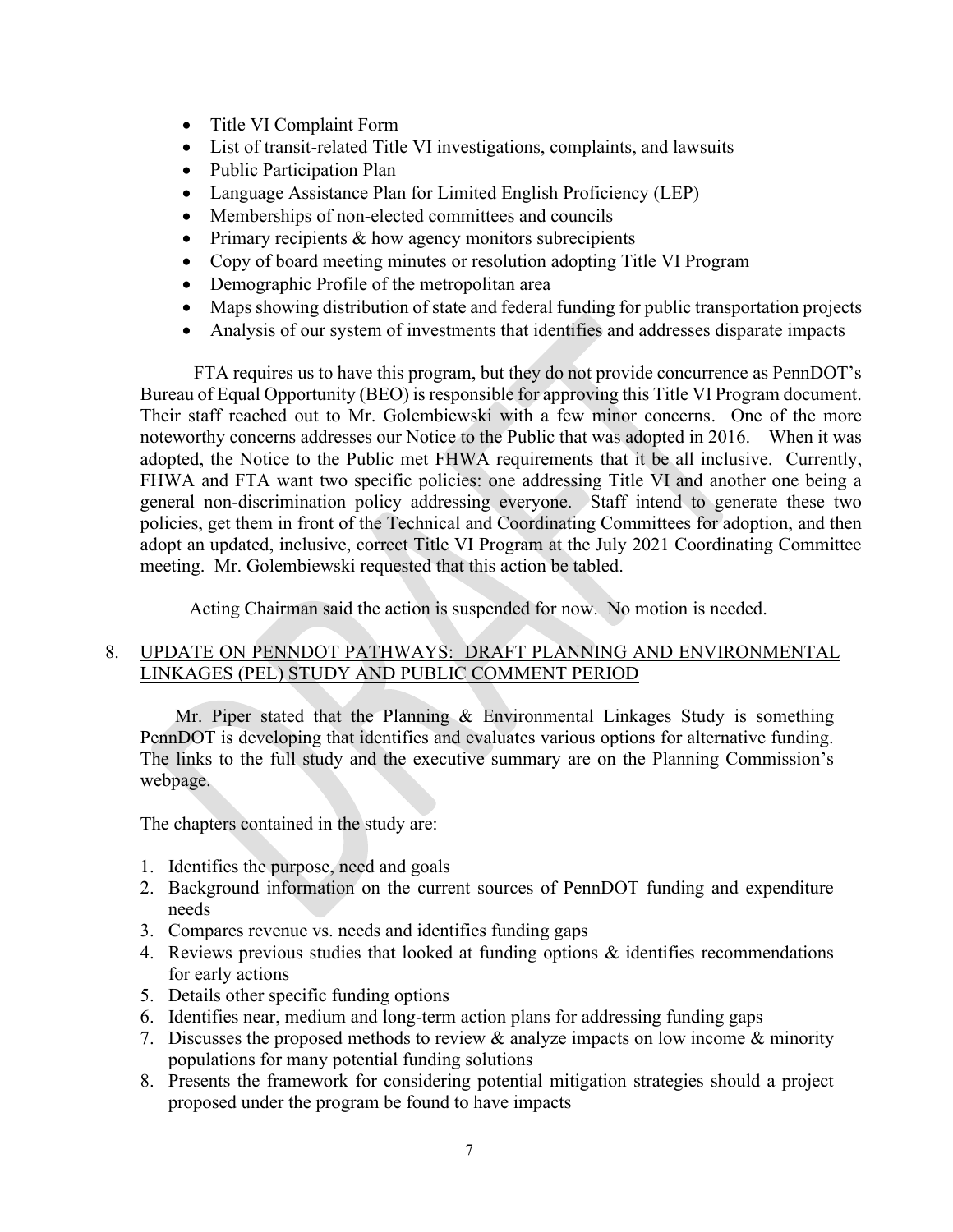There are a number of different funding alternatives being considered. They are: sales tax, fuel & gas tax, personal income tax, real estate tax, mileage-based fees, other taxes and fees, and various forms of tolling fees including the tolling of bridges. Mr. Piper stated that the study looks at ways to analyze each of these alternatives. The public review and comment period for this study began on April 29, 2021 and extends through June 1, 2021. The PennDOT webpage has more information.

Next Tuesday evening at 6 p.m. there will be a telephone public meeting and people can register through PennDOT in order to participate. The draft study and its results will be discussed. Based on comments received, PennDOT will issue a final PEL report. The meeting coming up will address all of the funding options and is not specifically related to the tolling of bridge programs. Each of the bridge projects will have a separate public outreach meeting that will be held later in the year to review the alternatives, recommendations and the impacts of a proposal. The I-78 Lenhartsville bridge project funding proposal meeting will be later this summer.

#### 9. COMMUTER SERVICES UPDATE

Mr. Boyer stated that they are in the middle of a few promotions. Within the Battle of the Chambers competitions, the Greater Reading Chamber Alliance won for the large size chambers. Lancaster won for the medium-sized chambers. This was an initiative to get the employees to track their trips and log into our system.

The Earth Day promotion was held in April. May is Bike Month, rebranded as 'Motorless May', and contains Bike Week.

Commuter Services put out a Request For Information regarding bike share across our 9 county region. Tandem responded and their response is being reviewed. A final report is being prepared to go to the 9 counties being served in our region. This is an initiative to help communities that used Zagster which went defunct or did not have a bike share at all. This was an initiative to identify options and create connectivity from a bike share perspective across the region. Bike share provides a first mile, last mile connection when using transit or other opportunities. That report should be out within the next 7-l0 days.

Commuter Services' outreach staff has been doing things virtually and has been happy that companies are starting to open up their doors. There are Lunch & Learns and transportation days starting up again.

Acting Chairman McKeon noted that this is Mr. Golembiewski's 10<sup>th</sup> anniversary of commuting back and forth to work on his bicycle.

#### 10. MAJOR PROJECT STATUS REPORT

Mr. Piper gave a status report on the major projects.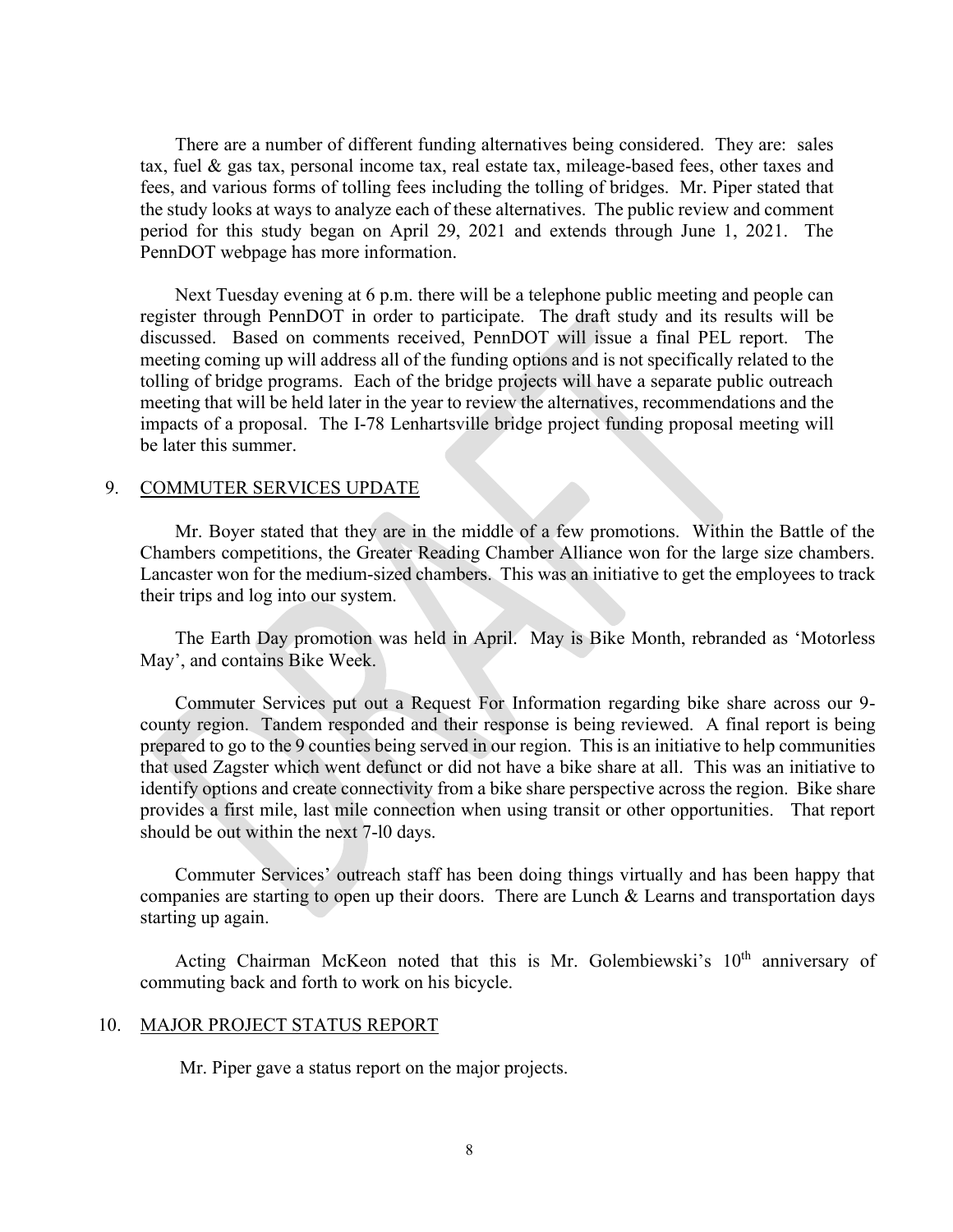## 11. OTHER BUSINESS

- Mr. Piper stated that he would like to recommend that the MPO authorize him to write Letters of Support for the proposed projects that are to move forward for consideration of earmark funds and have them entered into the record on behalf of the MPO.
	- MOTION: Commissioner Barnhardt made a motion to authorize Mr. Piper to write Letters of Support for proposed projects on behalf of the MPO. Mr. Rudderow seconded the motion and it passed unanimously. Ms. Reed did not vote as she had to leave prior to the conclusion of the meeting.
- PennDOT put out a survey to obtain Pennsylvanians' feedback of the potential introduction of automated vehicles onto Pennsylvania highways. The survey runs for another week. This is an opportunity to let PennDOT know what citizens think about using automated vehicles across the state.
- There is an article in the packet regarding the Pennsylvania Turnpike addressing their Long-Range Plan and the mention about potentially scaling it back. Based on the return of traffic, they have now added \$200 million to their Capital programs. Most of their focus is widening the Mainline Turnpike to three lanes. They are advancing out from King of Prussia to Morgantown. In advance of the actual widening, there are bridge projects that will need to be completed to widen the bridges that go over the Turnpike. The first part we might see out of these programs would be the reconstruction of the Rt. 10 bridge over the Turnpike on the eastern edge of Morgantown, and to the east of that where Twin Valley Road goes over the Turnpike to get into the back end of the Morgantown Industrial Park.
- There is the potential to have a diverging diamond interchange at the West Shore Bypass where Penn Avenue and the bypass meet. PennDOT just opened one in Lancaster County at the US 222 interchange with US 322 at the Ephrata exit, which gives people an opportunity to try it.
- There is a second proposal for a diverging diamond interchange on US 222 at Broadcasting Road. It was related to the proposed development of a parcel across US 222 from the Penn State Berks Campus.
- The group of MPOs for the proposed freight plan has prepared a submission to PennDOT. The proposal was sent on May 1, 2021 for consideration. There has been no response yet if PennDOT will fund the project.
- Notice was received from PennDOT that there will be a new round of projects under the Transportation Alternatives Program (TAP). This is the program where municipalities can apply for bike ways, trails, etc. The application period begins in June and applications will be due in October 2021. \$18 million will be available statewide.